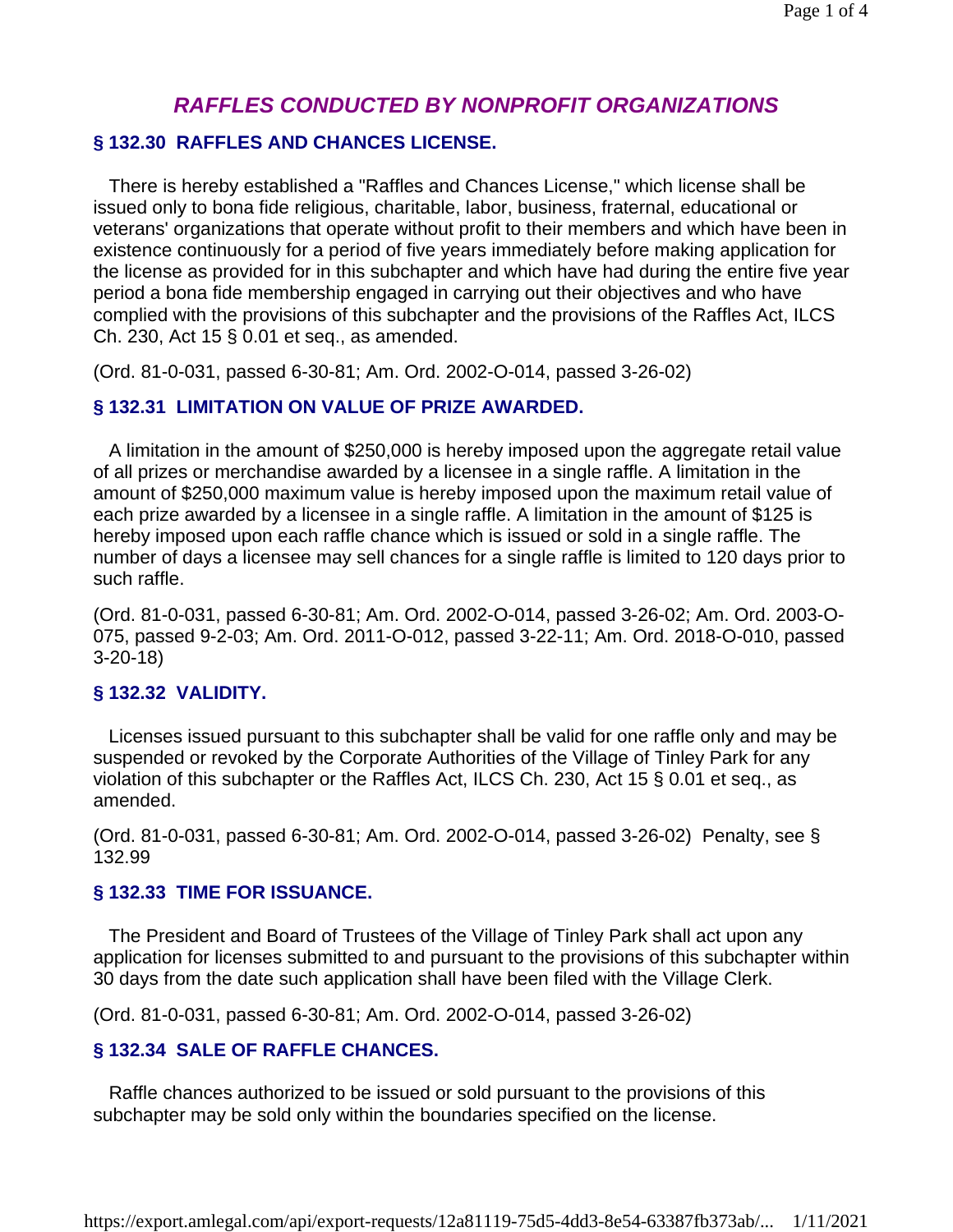(Ord. 81-0-031, passed 6-30-81; Am. Ord. 2002-O-014, passed 3-26-02) Penalty, see § 132.99

## **§ 132.35 LICENSE RESTRICTIONS.**

 A license issued pursuant to the provisions of this subchapter shall be subject to the following restrictions:

 (A) No person, firm or corporation shall conduct a raffle governed by the provisions of this subchapter without first having obtained a license therefor as provided for in this subchapter;

 (B) An application for license pursuant to the provisions of this subchapter must specify the area or areas within the village within which raffle chances may be sold or issued, the time period during which raffle chances may be sold or issued, and the time and place for the determination of the winning chance;

 (C) The license issued pursuant to the provisions of this subchapter must specify the area or areas within the village within which raffle chances may be sold or issued, the time period during which raffle chances may be sold or issued, and the time and place for the determination of the winning chance;

 (D) An application for license pursuant to the provisions of this subchapter must contain a sworn statement attesting to the not-for-profit character of the prospective licensee organization and that the organization meets all the requirements of this subchapter and the Raffles Act, ILCS Ch. 230, Act 15 § 0.01 et seq., as amended, and must be signed by the presiding officer and secretary of such organization.

(Ord. 81-0-031, passed 6-30-81; Am. Ord. 2002-O-014, passed 3-26-02) Penalty, see § 132.99

## **§ 132.36 DENIAL OF LICENSE.**

The following are ineligible for any license issued pursuant to this subchapter:

- (A) Any person who has been convicted of a felony;
- (B) Any person who has been a professional gambler or gambling promoter;
- (C) Any person who is not of good moral character;

 (D) Any firm or corporation in which a person defined in divisions (a), (b) or (c) has a proprietary, equitable or credit interest, or in which such a person is active or employed;

 (E) Any organization in which a person defined in subparagraphs (a), (b) or (c) is to participate in the management or operation of a raffle as defined in this subchapter; and

 (F) Any organization which fails to meet all the requirements of this subchapter and the Raffles Act, ILCS Ch. 230, Act 15 § 0.01 et seq., as amended.

(Ord. 81-0-031, passed 6-30-81; Am. Ord. 2002-O-014, passed 3-26-02) Penalty, see § 132.99

# **§ 132.37 RAFFLE RESTRICTIONS.**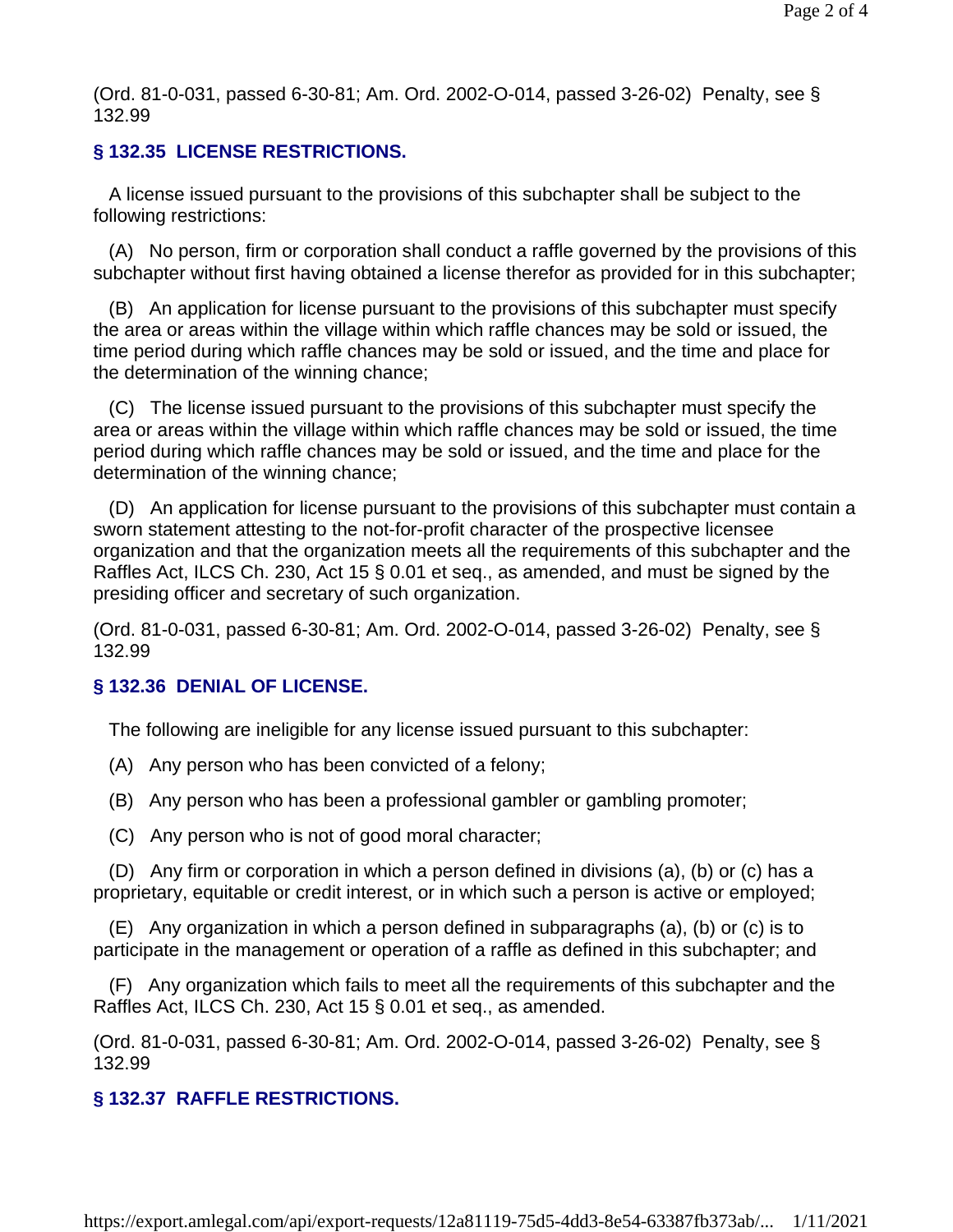Each raffle conducted pursuant to a Raffle and Chances License issued as provided for in this subchapter shall be subject to the following restrictions:

 (A) The entire net proceeds of any raffle must be exclusively devoted to the lawful purposes of the organization permitted to conduct the raffle;

 (B) No person except the bona fide member of the sponsoring organization may participate in the management or operation of the raffle;

 (C) No person may receive any remuneration or profit for participating in the management or operation of the raffle;

 (D) A licensee may rent a premise on which to determine the winning chances in a raffle only from an organization which is also licensed under the provisions of this subchapter;

 (E) Raffle chances may be sold or issued only within the area specified on the license and winning chances may be determined only at those locations specified on the license;

 (F) No person under the age of 18 years may participate in the conducting of raffles or chances. A person under the age of 18 years may be within the area where winning chances are being determined only when accompanied by his parent or guardian.

(Ord. 81-0-031, passed 6-30-81; Am. Ord. 81-0-038, passed 7-28-81; Am. Ord. 2002-O-014, passed 3-26-02) Penalty, see § 132.99

### **§ 132.38 FIDELITY BOND REQUIRED.**

 All operations of and the conduct of raffles as provided for in this subchapter shall be under the supervision of a single manager designated by the organization. Such manager shall give a fidelity bond in the sum of \$165,000 or two times the aggregate value of prizes, whichever is less, in favor of the licensee conditioned upon his honesty in the performance of his duties. The bond shall provide that notice shall be given in writing to the Village of Tinley Park not less than 30 days prior to cancellation. Bonds as provided for in this section may be waived provided the license issued for such raffle shall contain a waiver provision and shall be approved only by unanimous vote of the members of the licensed organization.

(Ord. 81-0-031, passed 6-30-81; Am. Ord. 2002-O-014, passed 3-26-02; Am. Ord. 2018-O-010, passed 3-20-18) Penalty, see § 132.99

### **§ 132.39 RECORDS TO BE KEPT.**

 (A) Each organization licensed pursuant to the provisions of this subchapter to conduct a raffle shall keep records of its gross receipts, expenses and net proceeds for each single raffle. All deductions from gross receipts for each single raffle shall be documented with receipts or other records indicating the amount, a description of the purchased items or service or other reason for deduction, and the recipient. The distribution of net proceeds shall be itemized as to payee, purpose, amount and date of payment.

 (B) Gross receipts from the operation of each single raffle shall be segregated from other revenues of the organization, including bingo gross receipts, if bingo games are also conducted by the same non-profit organization pursuant to license therefor issued by the Department of Revenue of the State of Illinois, and placed in a separate account. Each organization shall have separate records of each separate raffle. The person who accounts